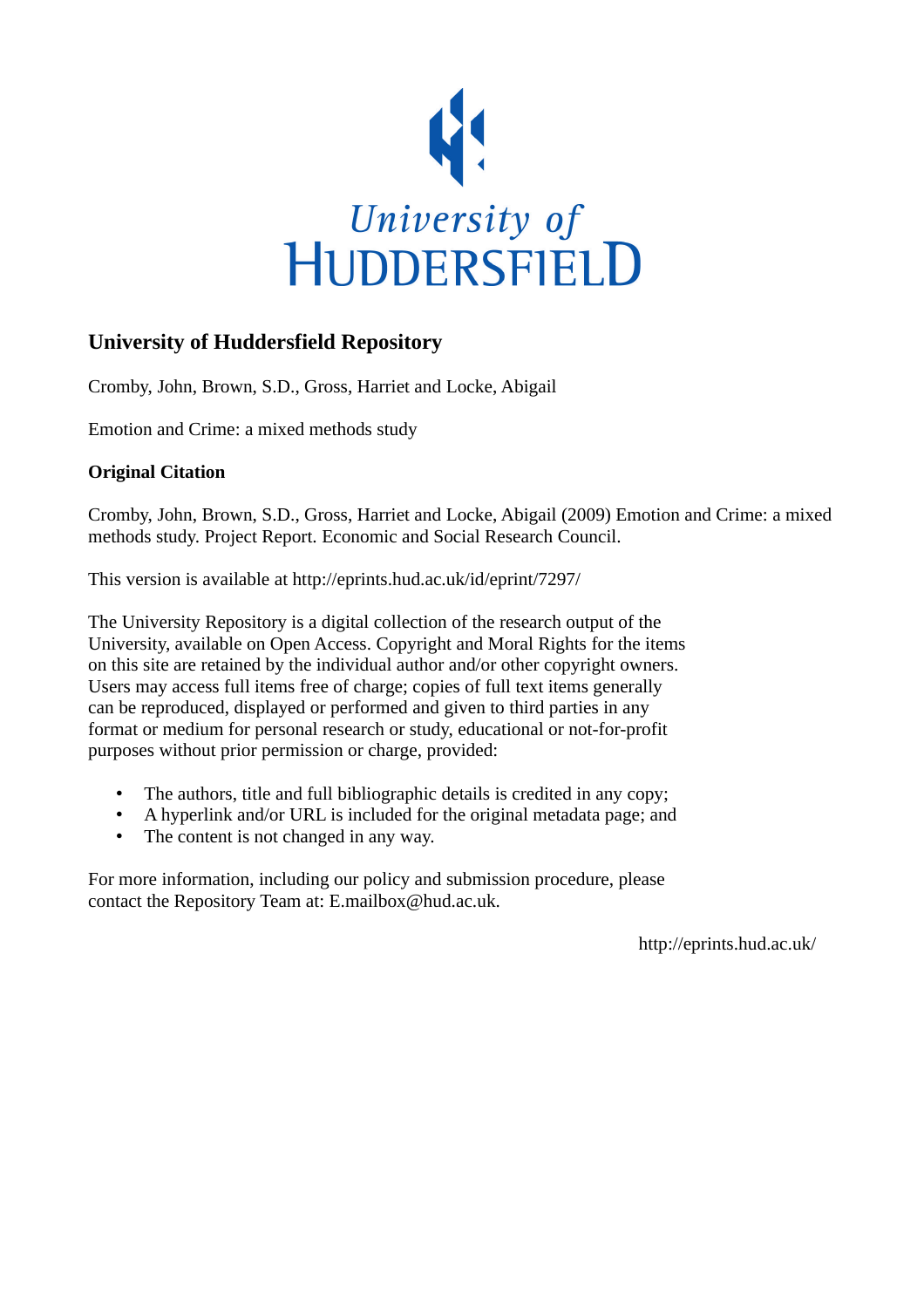### **RESEARCH REPORT RES-00-22-2434 Emotion and crime: a mixed-methods approach**

### **Background:**

Most of the research into emotional responses to crime and anti-social behaviour (ASB) has been conducted within the 'fear of crime' paradigm. Fear of crime emerged as a topic in the USA during the early 1970's (Lee, 2006), and is now a frequent focus of UK public concern and an object of government policy. Since the annual British Crime Survey (BCS) began in 1982 it has included a measure of fear of crime; the BCS and other surveys (on mainland Europe, as well as in the UK and USA) consistently find that significant proportions of the population report themselves to be 'worried' or 'very worried' to go out at night. In recent years, government initiatives such as the highprofile 'Respect' agenda have aimed to tackle both crime and the fear associated with it by promoting a broader remit including everyday incivilities and ASB (Home Office, 2009).

Although reported levels of fear of crime have fallen from a high of 58% in the early 1980's (Chambers & Tombs 1984) recent surveys still suggest significant levels of fear, and it has sometimes been proposed that, particularly for groups such as the elderly, fear of crime is a bigger problem than crime itself (Bennett, 1990). Fear of crime may be gendered, with most studies finding that women are more fearful than men, although one study attributes this to social desirability response bias and suggests that, on average, men may be more fearful than women (Sutton & Farrall, 2005). Evidence consistently suggests that the elderly, poorer people and those from ethnic minority backgrounds are more fearful (Hale, 1996; Mayhew, 1989; Pain, 1997, 2000).

Despite its obvious relevance, psychology has contributed relatively little to research into fear of crime (Gabriel & Greve, 2003) and most studies have been informed by conceptually problematic (Griffiths, 1998) 'common sense' notions of fear. There have been calls for more psychological input to the paradigm (Farrall, Bannister, Ditton & Gilchrist, 2000), and some criminologists have begun considering social psychological dimensions and models (e.g. Jackson, 2004). However, there are other psychological perspectives on emotion (including neuroscientific, experimental psychological, discursive psychological and conversation analytic approaches) that have so far contributed little.

As the fear of crime paradigm has developed, scholars have increasingly recognised that it raises intertwined conceptual and methodological issues (Gray, Jackson & Farrall, in press). Fattah & Sacco (1989) noted that early research frequently failed to distinguish between reasonable caution and actual fear, a concern that continues to be expressed (Tulloch, 2004). It has been suggested that measures might actually be assessing fear of strangers, quality of neighbourhood life, or assessments of the probable future risk of being a victim of crime. Jackson (2004) suggests that measures may tap both an experiential dimension of actual fear, and an expressive dimension which gathers up symbolically important but vague concerns crystallised by crime and disorder. Until recently, most studies have relied upon forced-choice answers to versions of the so-called 'standard question': "How safe do you feel/would you feel being out alone in your neighbourhood at night?" (Hale, 1996). The problems of treating such self-report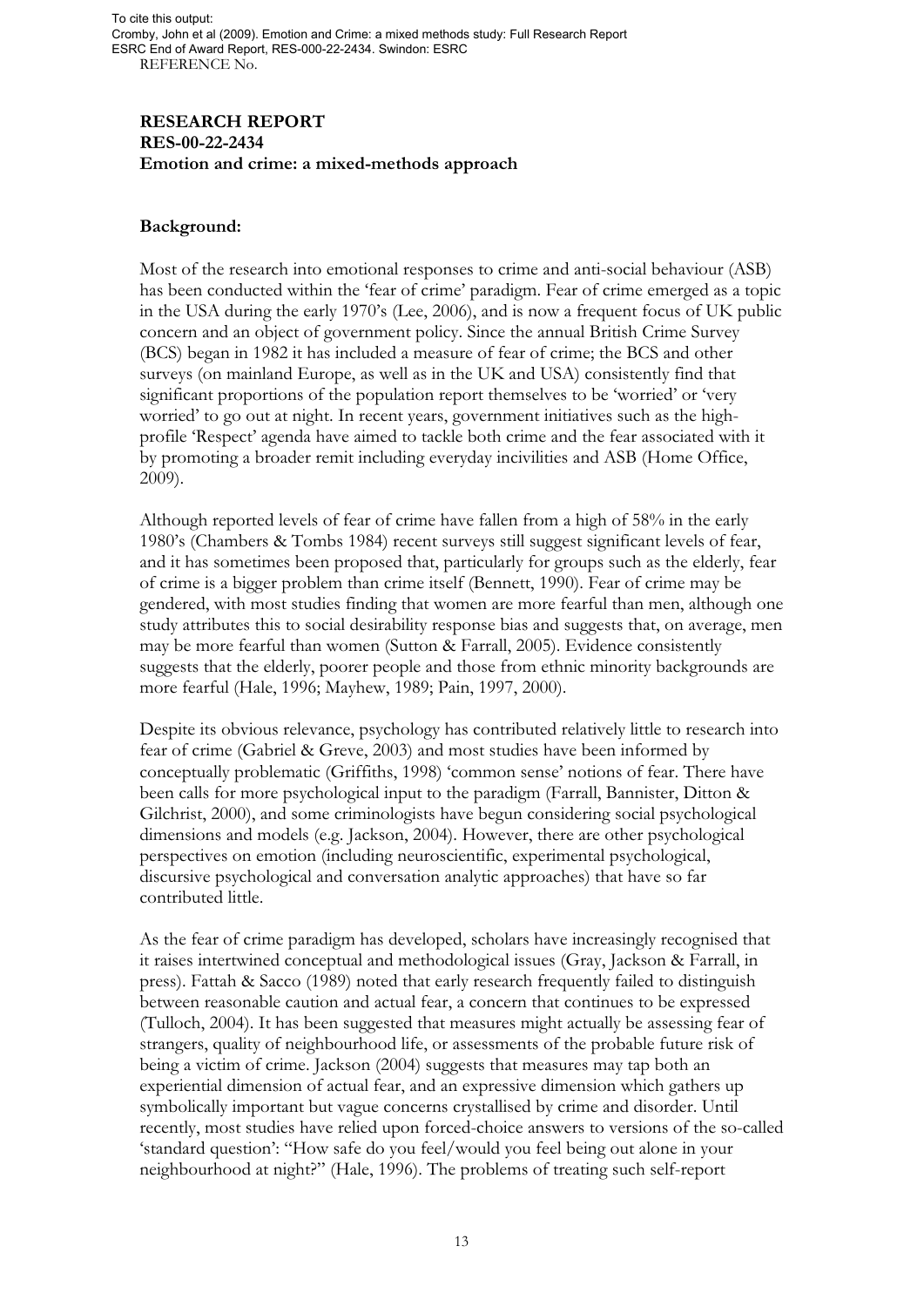measures as transparently indicative of emotional states like fear are well-known in psychology (e.g. Davis & Rose, 2000; Edwards, 1999). Criminologists, similarly, have observed that their measures mix the hypothetical with the actual, contain subtle biases, lack temporal and spatial specificity, exclude other emotions, and consequently might overstate the prevalence of fear of crime (Hale, 1996; Tulloch, 2004; Gray, Jackson & Farrall, 2008; Farrall & Gadd, 2004).

In response to such concerns there has been increased interest in the patterning and ecology of everyday emotions (Gray, Jackson & Farrall, in press), and questions in the BCS have recently been modified to assess both the frequency of fear of crime and its differentiation with respect to different kinds of offence (Gray, Jackson & Farrall, 2008). Scholars have also responded to these concerns by conducting qualitative research, and these studies have similarly found that fear of crime is more variable, transitory and situational than surveys suggest (Pain 1997, 2000). Qualitative research has also shown that fear of crime takes on different qualities according to social roles and positions, and so gets manifested differentially for children, parents, older adults and ethnic minorities (Nayak, 2003; Tulloch, 2004; Tulloch, 2000; Chakraborti & Garland, 2003). An influential psychologically-informed strand of qualitative research has explored participants' and researchers' defensive and defended responses to crime, showing how fear of crime is sensitive to the particulars of lived experience and manifested within the context of specific life circumstances and personal biographies (Hollway & Jefferson, 1997; Gadd & Jefferson, 2007). Studies have also shown that emotions other than fear arise, and that people's own definitions of crime often differ from those of researchers (Lupton 1999, Van Der Veen 1988). However, whilst there are some ethnographic studies of fear of crime, most studies rely upon interviews or focus groups and there is no published research employing psychological analysis of naturally-occurring talk.

The study reported here speaks to these concerns and omissions by employing discursive psychological and conversational analytic methods to analyse naturally occurring talk, recorded at the meetings of community groups in a high-crime, deprived inner city area. Because these were conversations that would have occurred anyway, the definitions of crime within them, and their associated emotional responses, were wholly unconstrained by research agendas (Potter & Hepburn, 2005). Consequently, our analyses of these conversations provide insights into the social and emotional processes of dealing with and responding to crime-related concerns as people go about aspects of their everyday lives.

### **Objectives:**

The aim of the research was to investigate emotional responses to crime by conducting detailed analyses of the meetings of a community group in a high crime, inner city area. This was to be achieved by addressing five more specific objectives. None of these more specific objectives were changed or abandoned during the life of the project, and all were met. Each is listed below, together with a brief summary of how it was addressed.

|  | Analyse how crime is constructed by participants                                  |
|--|-----------------------------------------------------------------------------------|
|  | This objective was met by identifying and analysing all of the participant's talk |
|  | about crime and anti-social behaviour (see both nominated outputs)                |
|  | Identify and characterise participants' emotional responses to crime              |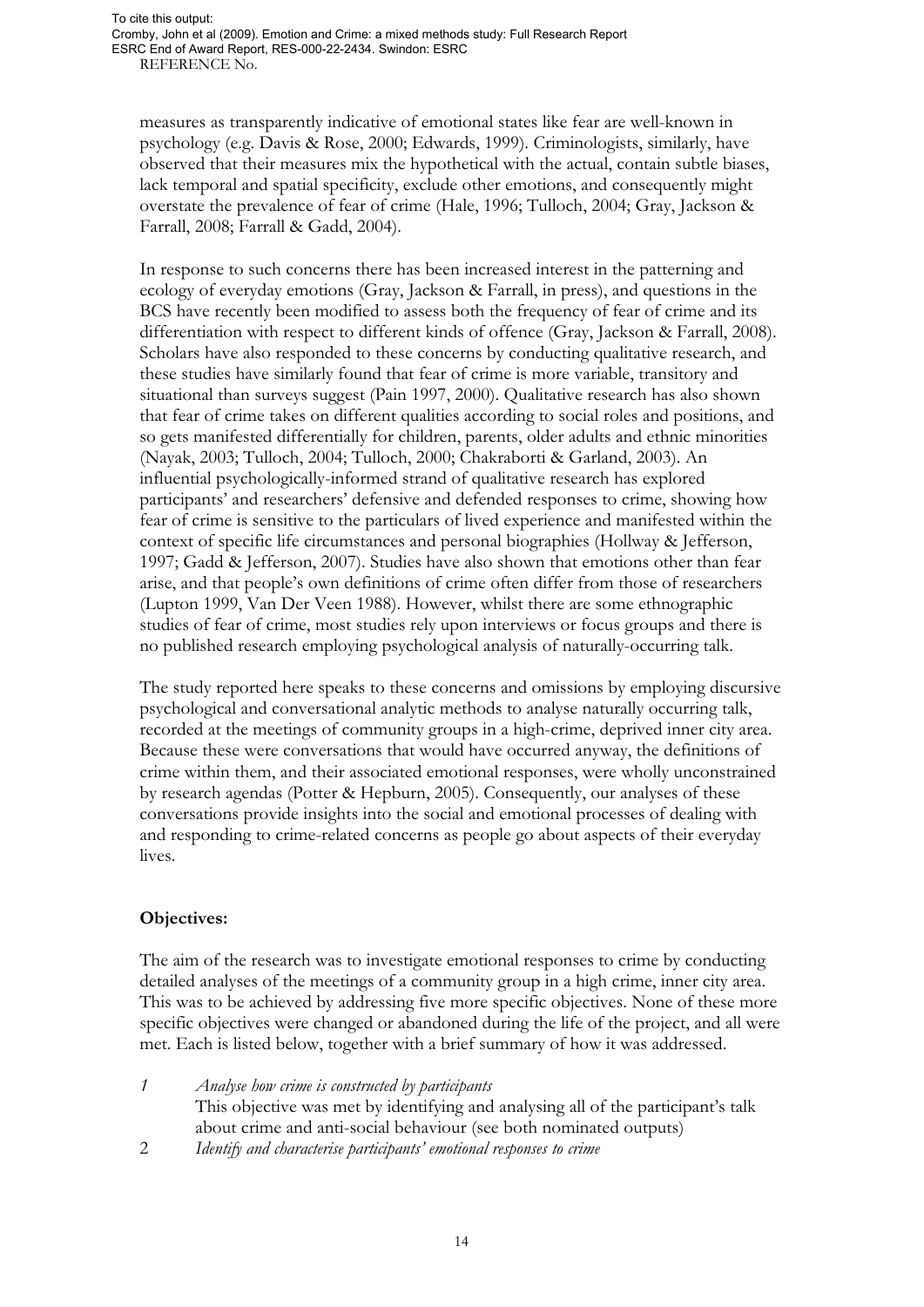This objective was met by identifying all instances of heightened emotionality in the data and analysing those relevant to crime and anti-social behaviour (see both nominated outputs)

*3 Analyse the ways in which emotional responses to crime impact upon the group's decisionmaking* 

This objective was met by exploring the associations between the participant's emotional responses to crime and anti-social behaviour and the ways they reasoned and deliberated about these issues (see nominated output 'Constructing Crime, Enacting Morality')

- *4 Draw conclusions that might be of use to this and other similar community groups*  This objective was met by discussing our findings with the participants, and by relating them to existing literature on community social psychology (described in a third paper)
- *5 Draw conclusions that might speak to current debates concerning the measurement and theoretical conceptualisation fear of crime*  This objective was met by drawing out the implications of our results for current debates in this area (see nominated output 'Constructing Crime, Enacting

## **Method:**

Morality')

The research took place in a deprived inner city area of Nottingham, UK. Nottingham has been notorious for crime in recent years, and the inner-city area where the research took place is characterised by significant levels of deprivation, poverty, unemployment, drug use, ill health and disability. The area is ethnically mixed, with a large transient student population and high levels of recorded crime: the 2008 BCS reported 102 offences per thousand people in this area (compared to a national average of 50).

We approached a local charity working to improve the standard of community life in the area by forging links between business, local institutions and concerned individuals. With their permission, we attended and audio-recorded the meetings of two groups that operate under their aegis: the 'Tidy Our Community' (TOC) group and the 'Watch Our Community' (WOC) group. The work of both groups is relevant to crime and ASB: the well-known 'broken windows' theory (Wilson & Kelling, 1982) links crime and ASB to neighbourhood disorder, whilst the WOC group take community safety as their explicit focus.

We initially planned to attend and record only TOC meetings, because the charity recommended that this was their most dynamic and active group. Preliminary analyses of data from this group showed that emotional responses to crime and ASB were enacted, but were more varied than we had anticipated and fear was very seldom present. Consequently, we also approached the WOC group and asked for permission to record their meetings. This enabled us to also analyse discussions from meetings where crime and ASB were the explicit focus of discussion, and to ensure that our findings were not simply an artefact of the workings of one group.

Over the three years from 2006-2009 we recorded 18 meetings (thirteen TOC, 5 WOC), providing a representative sample of conversations occurring over a reasonably long period of time. This yielded a total of 24 hours of recorded discussion for analysis.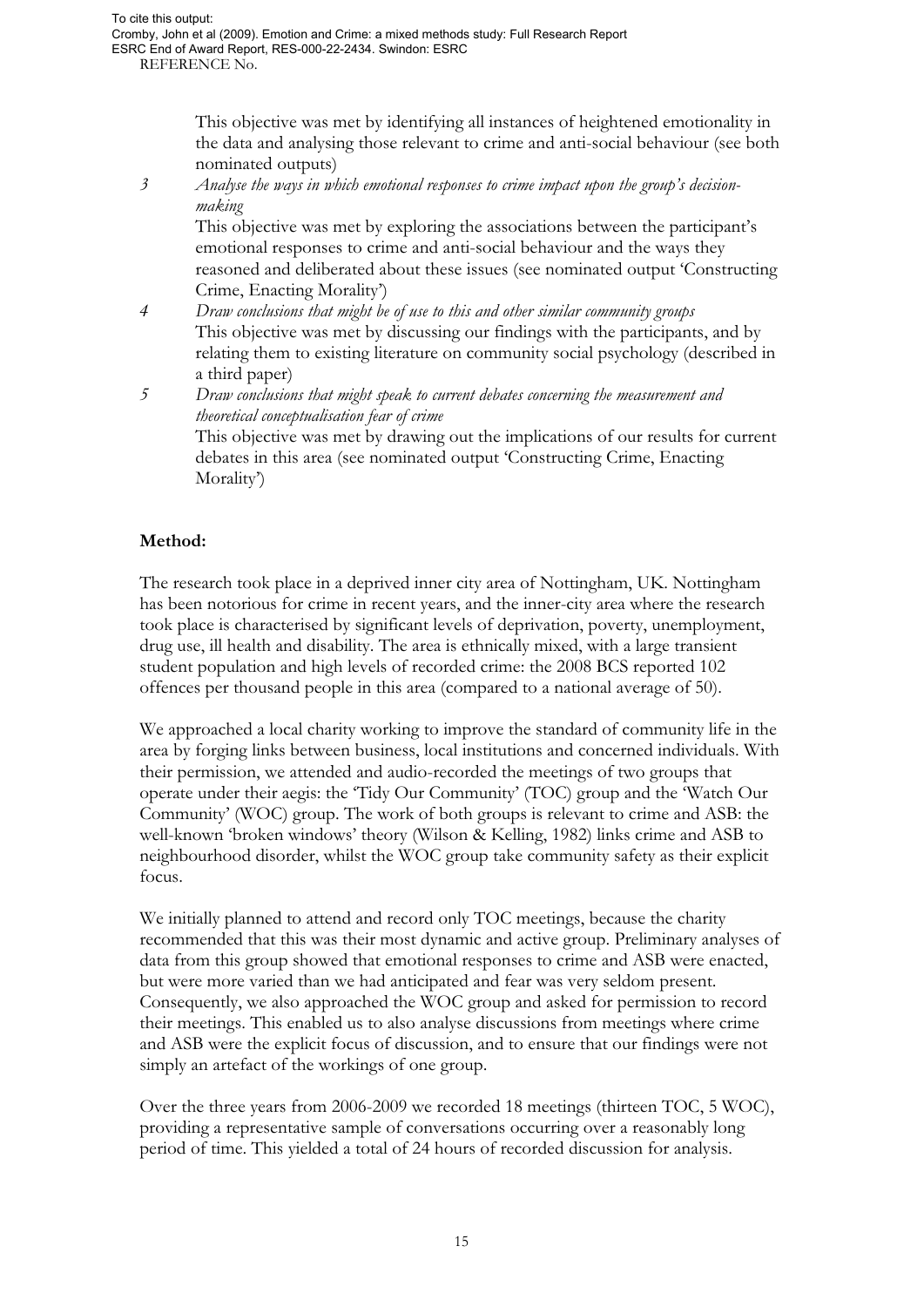Data were first of all transcribed for content by a professional transcription service. Data in these transcripts were then coded and categorised to reflect relevant aspects of its character. Selected extracts of data were then re-transcribed in greater detail, using Jeffersonian notation (Jefferson, 1985) to capture the vocal dimensions of the emotions being enacted. Features of talk such as intonation, pitch and volume shifts, overlaps and rapid turn-taking were transcribed, and then analysed using conversation and discursive psychological analytic techniques.

### **Results:**

Our findings fell into three main areas:

#### *Emotional responses to crime and ASB*

Whilst emotional responses to crime and ASB were quite varied, relatively little fear was either enacted or described. Not only did the groups fail to describe or reproduce any overt fear of crime in their own deliberations and decisions, they almost never attributed it to others in their community. Rather than fear there was occasional nervousness or 'not feeling safe', but even these feelings were confined to situations where any reasonable person might be wary and so were most accurately characterised as reasonable caution. Across the corpus as a whole we identified five distinct clusters of emotional responding to crime and ASB. These were:

- 1) Nervousness, not feeling safe and intimidation
- 2) Humour and amusement
- 3) Anger and indignation
- 4) Irritation and frustration
- 5) Resignation

Further analysis failed to reveal any kind of pattern associating different emotions either with different kinds of crime and ASB, or with its perceived seriousness.

#### *Morality, crime and ASB*

We found that participant's constructions of crime were inextricably bound up with the assertion of moral positions. Asserting these moral positions was frequently, although not always, associated with emotion displays. We identified three ways in which moral positions were enacted:

1) using moral categories (e.g. responsibility, consideration and respect)

2) working up moral hierarchies (e.g. distinguishing between different kinds of person

cycling on the pavement, and between different kinds of drug dealer)

3) invoking vulnerable others (e.g. children, wheelchair users, older people)

We found that the participant's moral judgements both accord with, and differ from, those enshrined in law and in current government policy. For example, our participants marked a sharp distinction between cannabis dealing, which they constructed as relatively harmless, and heroin and crack-cocaine dealing. Similarly, 'respect' was an important moral category in their talk, but was applied to businesses, the police and the local council, as well as to street drinkers, fly tippers, noisy neighbours and so on.

#### *Enacting a sense of Community*

The participants constructed themselves as representatives of an 'imagined community', with responsibility for a specific, bounded geographical area and necessary relationships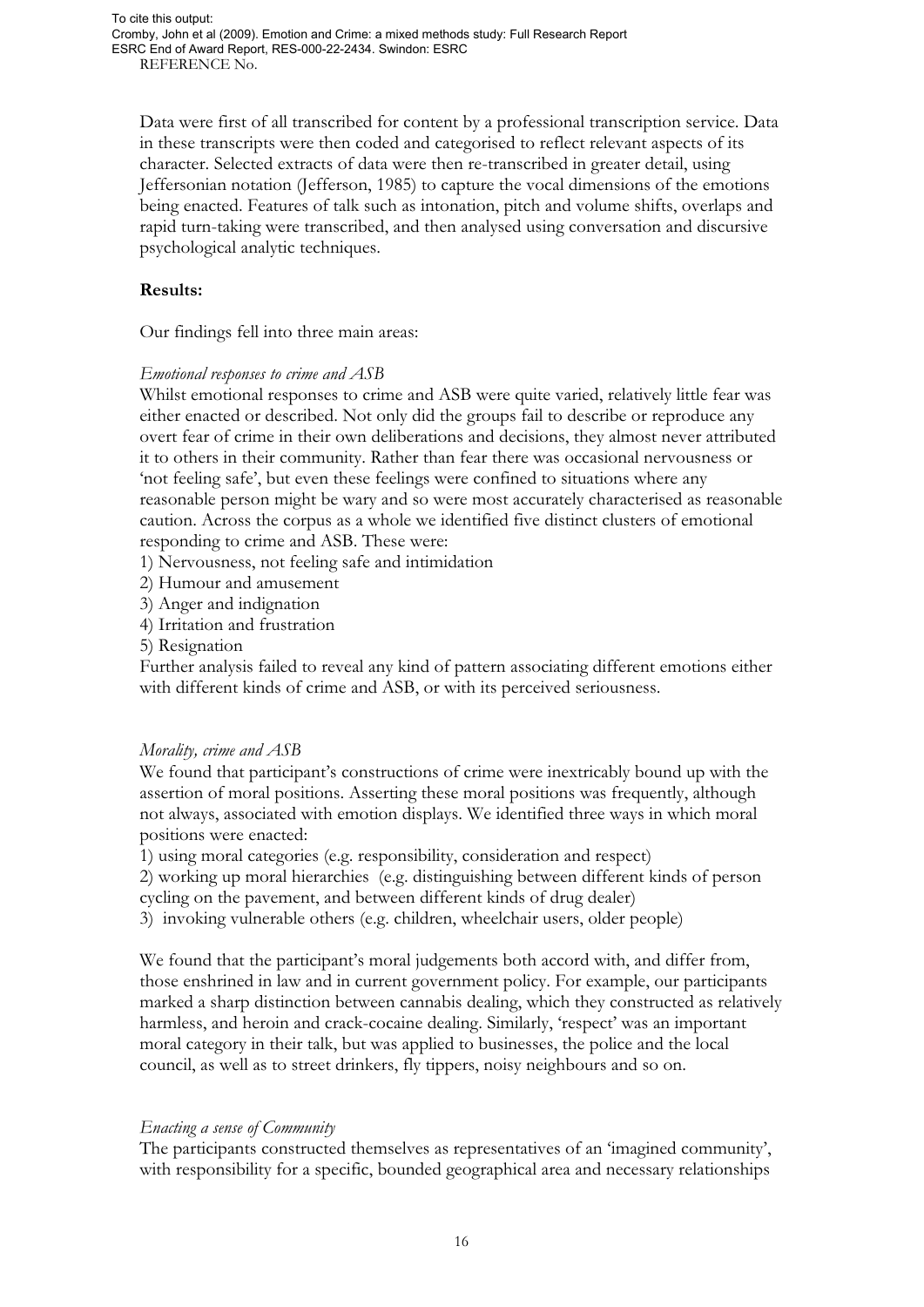with wider communities (e.g. the city and its institutions). In their meetings, 'community' became a resource, enacted and jointly affirmed in ways that allowed them to work up social capital in their dealings with each other and with other organisations. We identified five strategies for enacting this sense of community:

1) Affirming the community's moral code (e.g. with respect to consuming alcohol in public)

2) Supporting community members (e.g. pushchair users, children)

3) Distinguishing outsiders (e.g. noisy students and Polish travellers) from insiders

4) Enacting empowerment (e.g. in recruiting Council assistance to resolve problems)

5) Challenging the wider community (e.g. in lobbying the Council about traffic at a pedestrian crossing)

These five strategies were all bound up with moral judgements and emotion displays. Together, they allowed participants to transform 'community' from an abstract ideal into a tangible, empowering resource.

# **Activities**

1) A summary of findings was presented to the charity whose groups supported the research in a presentation on  $30<sup>th</sup>$  July 2009

2) A subset of the findings were presented at the British Psychological Society Social Psychology Section conference in Sheffield on 16<sup>th</sup> September 2009

3) A 'plain English' summary of the research project has been written for the charity whose groups enabled the research

## **Outputs**

To date, three academic journal papers based upon the research are in the final stages of preparation. These are:

1) Emotion and crime in a deprived inner city area: analysing the talk of community groups

(target: British Journal of Social Psychology)

2) Constructing crime, enacting morality: emotion, crime and anti-social behaviour in an inner-city community

(target: British Journal of Criminology)

3) 'It all boils down to respect, doesn't it?': enacting a sense of community in a deprived inner city area

(target: Journal of Community and Applied Social Psychology)

## **Impacts**

In August 2009 we were asked by the charity whose groups enabled the research if we were able to present a summary of the findings at a gathering of community groups which they were attending. Unfortunately, the request came at very short notice and we were unable to take part due to other commitments. This nevertheless suggests that the findings have some wider relevance and applicability to such groups.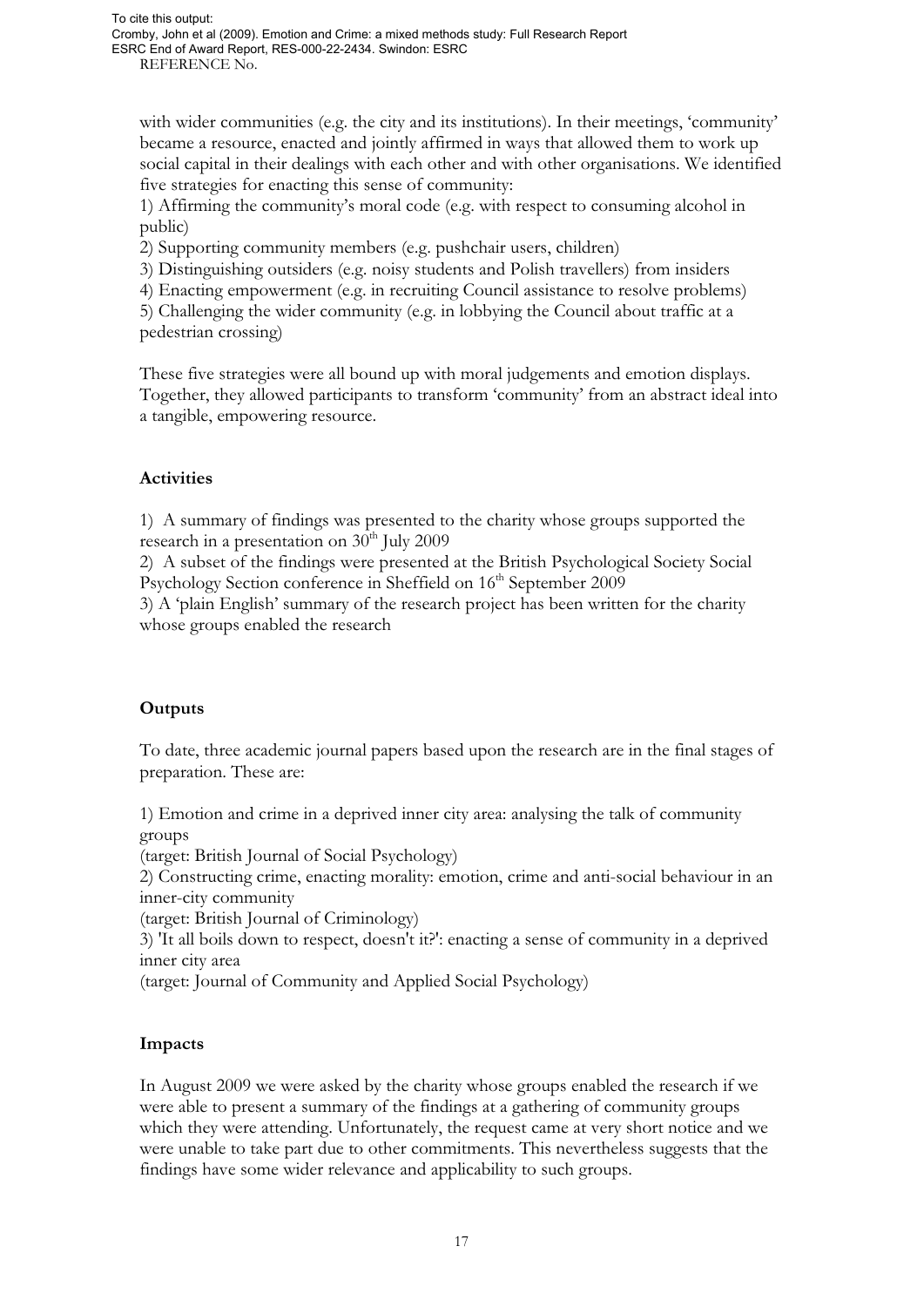#### **Future Research Priorities**

Our study raises both empirical and methodological possibilities that may be worthy of further investigation.

Empirically, we found a relatively wide array of emotional responses to crime and ASB. It would be particularly interesting to discover whether this variety could be replicated in other settings; if so it would have important consequences for how we understand and assess fear of crime. Our findings may also speak to the perceived need to relate fear of crime research to the ecology of everyday emotion, and so might stimulate further research in this vein.

A set of broader empirical questions raised by this research flow from the ways in which our participants' emotions were linked to their moral reasoning. The psychological literature describes a relatively circumscribed set of 'moral emotions': not only did we find a wider range of emotions enacted in relation to morality, we also found occasions where overt emotion was absent but conversations nevertheless appeared 'pregnant' with emotional force. Both of these findings are worthy of further investigation.

Our study also illuminates an ongoing methodological research agenda, currently being supported by the ESRC in a series of workshops on "Researching Affect and Affective Communication". Our findings suggest that it is possible to use the combination of Jeffersonian notion and conversation analytic techniques to reliably identify and explore the ways that affects are enacted in everyday conversation. If we are correct, our work may prove useful to the many social scientists currently seeking a sound methodological approach to the study of affect.

#### **References**

Bennett, T. (1990). Tackling Fear of Crime. *Home Office Research Bulletin*(28), 14-19.

- Chakraborti, N., & Garland, J. (2003). Under-researched and overlooked: an exploration of the attitudes of rural minority ethnic communities towards crime, community safety and the criminal justice system. *Journal of Ethnic and Migration Studies, 29*(3), 563-572.
- Chambers, G., & Tombs, J. (1984). *The British Crime Survey Scotland*. Edinburgh: Scottish Office Central Research Unit.
- Davis, A., & Rose, D. (2000). Experimental Method in Psychology. In G. Breakwell, S. Hammond & C. Fife-Schaw (Eds.), *Research Methods in Psychology* (pp. 42-58). London: Sage Publications.

Edwards, D. (1999). Emotion Discourse. *Culture and Psychology, 5*(3), 271-291.

- Farrall, S., Bannister, J., Ditton, J., & Gilchrist, E. (2000). Social Psychology and the Fear of Crime: re-examining a speculative model. *British Journal of Criminology, 40*, 399- 413.
- Farrall, S., & Gadd, D. (2004). The Frequency of the Fear of Crime. *British Journal of Criminology, 44*, 127-132.
- Fattah, E. A., & Sacco, V. F. (1989). *Crime and Victimisation of the Elderly*. New York: Springer-Verlag.